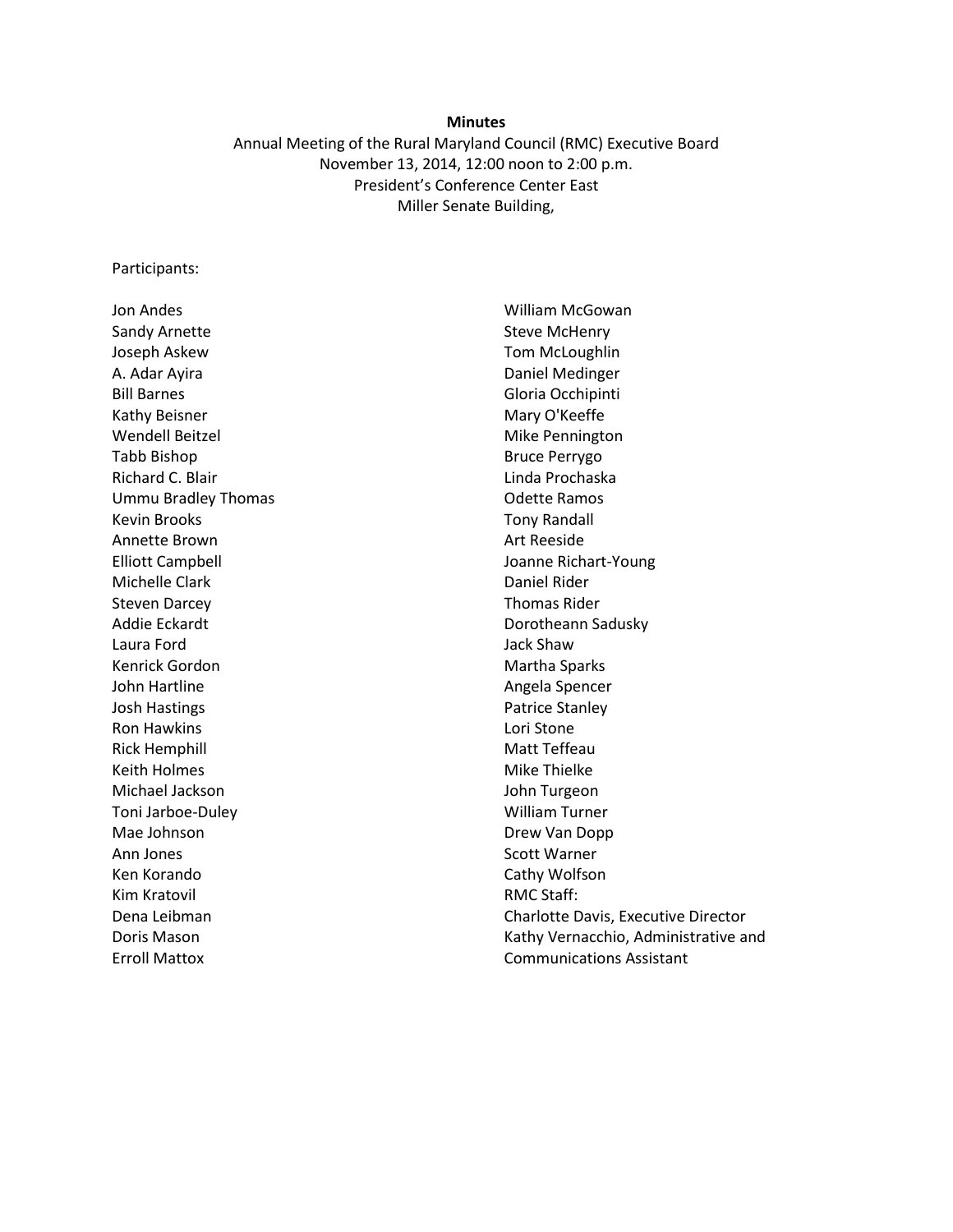Annual Meeting of the Rural Maryland Council (RMC) Executive Board Minutes of November 13, 2014 Page 2 of 7

Chairman Warner called the meeting to order at approximately 12:30 pm.

# **Welcome**

Scott Warner welcomed the participants and thanked Senator James Mathias for sponsoring room for the Rural Maryland Council (RMC). He then introduced Dorotheann Sadusky, Chief of Staff to Senator Mathias. Ms. Sadusky welcomed everyone on behalf of Senator Mathias and said the Senator could not be at the meeting because he was presenting an award to Rick Shockley at the Maryland Travel and Tourism Convention in Ocean City.

Mr. Warner then asked Doris Mason, First Vice-Chair, to introduce the sponsor and guest speaker for our meeting, Mr. Tabb Bishop, Vice President of State Government Affairs for Verizon in the Mid-Atlantic region.

# **Guest Speaker: Tabb Bishop of Verizon Maryland**

Mr. Bishop welcomed the participants and provided them with a brief synopsis of what his organization does within the Verizon organization. Verizon State Government Affairs includes state government, county and municipal government. He said his group wanted to establish relationships with the members of the RMC. He said he would provide the RMC with a contact list for Verizon in each county. He introduced his connectivity team, Josh Bowers, Data Consultant – Verizon Wireless, and Chris Morrow, Assistant Store Manager, Annapolis.

Josh Bowers introduced Verizon's wireless investments in the State. Verizon activated more new wireless cells in 2014 than in any year in the past 10 years. They recently upgraded their wireless network to XLTE that will provide double the bandwidth. He said they have some exciting new products available and demonstrated their home wireless device, Verizon Home Fusion, which runs on Verizon's Wireless Network.

Chris Morrow then presented Verizon's 4G LTE Wireless Router. The 4G LTE Wireless Router can connect up to ten devices and has a range 300 feet outside and 150 feet within an office. It can act as a backup network for business. PEPCO uses the 4G LTE Wireless Router as a primary network in their retail locations. Verizon also offers a wireless home network, Wireless Home Phone Connect. This device allows you to take your landline phone number with you.

Tabb Bishop concluded the presentation by saying the items presented are just some of the investments Verizon is making to make internet connectivity available.

Prior to moving to the next item on the agenda Mr. Warner acknowledged elected officials and their representatives who were in attendance: Linda Prochaska from U.S. Senator Mikulski's office; Kim Kratovil from U.S. Senator Cardin's office; Maryland Senator-elect Addie Eckardt, Maryland Delegate Wendell Beitzel as well as Congressman Harris' representative Mary O'Keefe.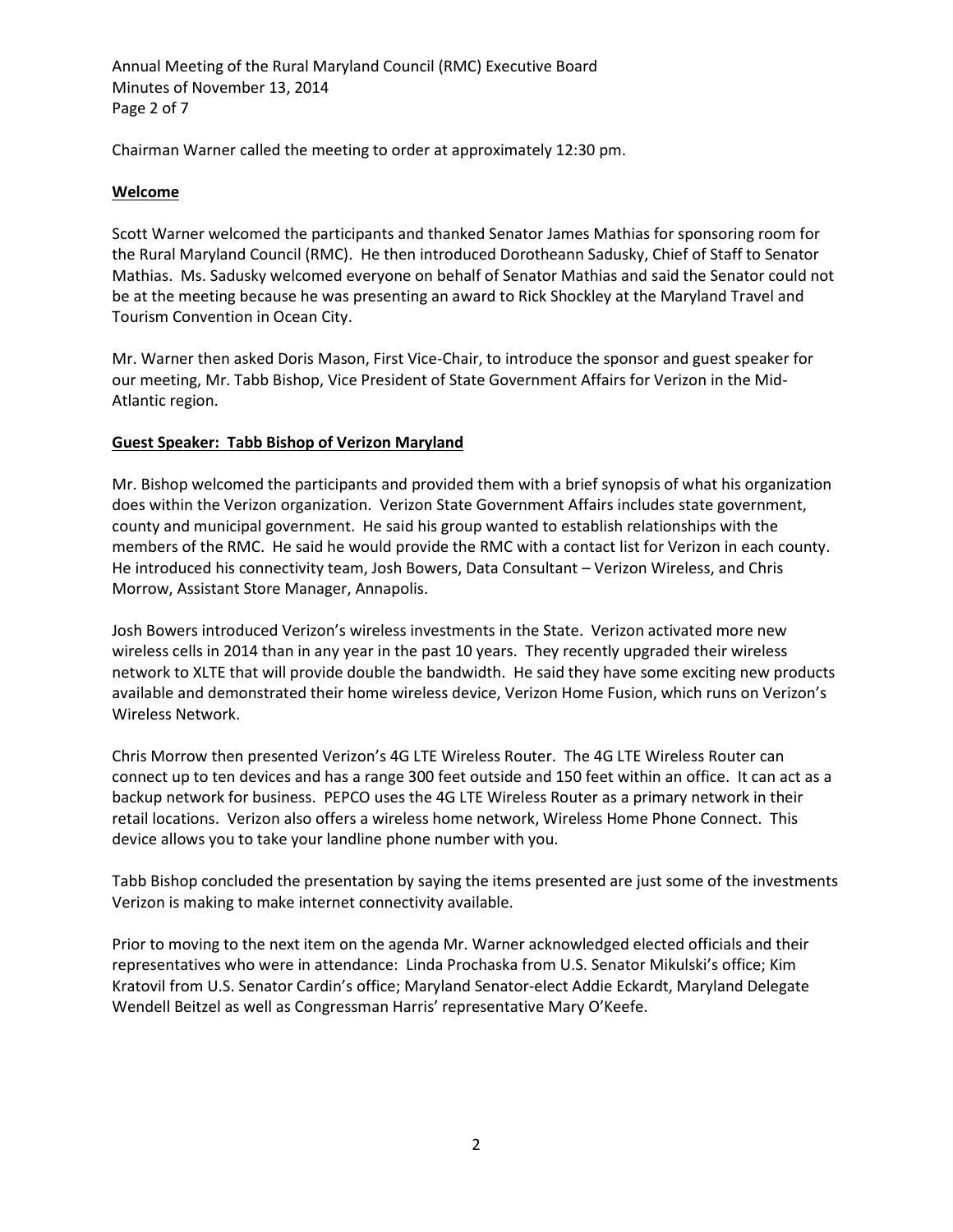Annual Meeting of the Rural Maryland Council (RMC) Executive Board Minutes of November 13, 2014 Page 3 of 7

# **Approval of Minutes**

Mr. Warner asked the members of the Executive Board to review the minutes from the August 20, 2014 meeting and provide any corrections. With no corrections cited, Mr. Warner asked for a motion to approve the minutes. Senator-elect Eckardt moved to accept the minutes, Mr. McLoughlin seconded; the motion passed unanimously.

### **Committee Reports**

## **Maryland Agricultural Education and Rural Development Assistance Fund (MAERDAF)**

Charlotte Davis presented the results of the FY15 MAERDAF Grant cycle. We had 54 applicants with requests amounting to over \$1,000,000. The MAERDAF Grant Review Board made awards to 17 nonprofits amounting to \$170,000 in awards. A handout providing more details was made available to the participants.

### **Financial**

Charlotte Davis told the group for FY15 we received \$167,000 from the State of Maryland General Operating Fund and had a holdover from Invest Maryland \$95,585 for a total of \$262,585. We have expended \$51,498 to date. Mr. Warner asked for a motion to accept the financial report into the record. Ms. Mason moved to accept the financial report, Senator-elect Eckardt seconded; the motion passed unanimously.

#### **Youth Assessment and Regional Planning Initiative**

Mr. Warner introduced Doris Mason who presented an update on the Youth Assessment and Regional Planning Initiative. Ms. Mason told the group we have completed the first phase of the study. We surveyed 2,300+ youth in Cecil, Kent and Queen Anne's Counties through a web-based survey. Preliminary findings show 69% of the youth surveyed feel their community is a good place to raise a family while 57% feel there are better career opportunities are available elsewhere. Seventy-six percent (76%) have never been asked by an adult to become involved in their community; however, 74% said they would participate if asked.

Ms. Mason told the group the RMC and the Upper Shore would be holding youth/adult town hall meetings on December 8, 9 and 10 and invited individuals to participate.

#### **Legislative**

Mr. Warner introduced Josh Hastings, Chair of the Legislative Committee. Mr. Hastings said the Legislative Committee has been meeting regularly. The September 4, 2014 meeting had 46 participants. There was a review of legislative priorities from previous years as well as priorities outlined during the Maryland Association of Counties (MACo) Summer Conference in August.

One priority that keeps resurfacing is the Rural Maryland Prosperity Investment Fund (RMPIF). There were a number of other ideas discussed during the meeting including land use, energy and health care.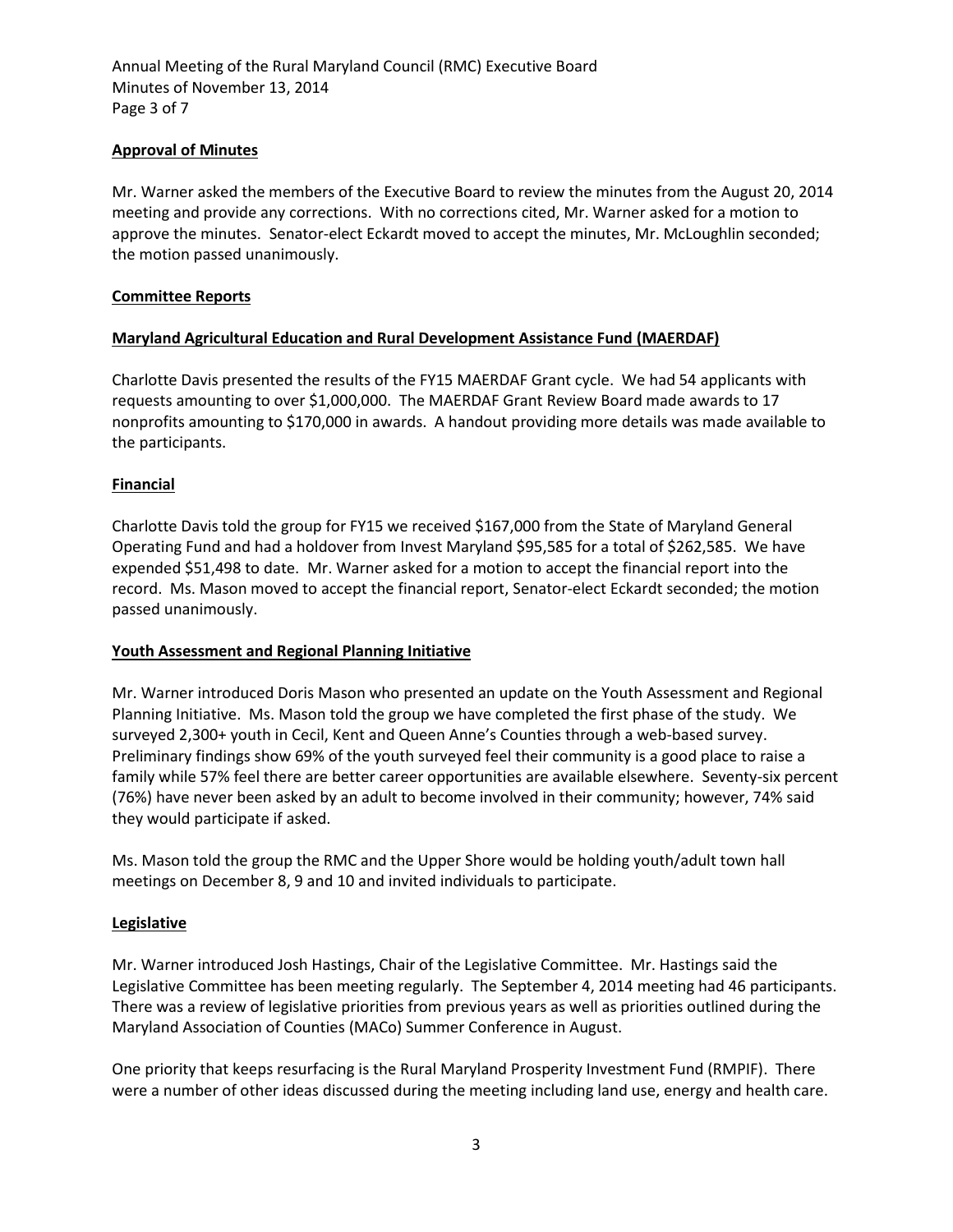Annual Meeting of the Rural Maryland Council (RMC) Executive Board Minutes of November 13, 2014 Page 4 of 7

Ann Jones of Partners for Open Space was the guest speaker. The next meeting is scheduled for December 4, 2014 at the Wye Research and Education Center in Queenstown.

The RMC will be having a Legislative Advocacy Day on Thursday, February 19, 2015. Mr. Hastings encouraged attendees to sign up using the sheets available on each table.

## **Rural Maryland Prosperity Investment Fund (RMPIF)**

Mike Pennington said that the RMC will continue to promote RMPIF. However, the election in November effected how the RMC will move forward. The new administration will have to submit its budget shortly after the new governor's inauguration. Mr. Pennington encouraged members to participate in our next Legislative Committee Meeting December 4 if they have ideas or would like to help in our efforts to get funding.

### **Health Care Committee**

Chairman Warner introduced our Second Vice-Chair and Chairman of the Health Care Committee Tom McLoughlin. The Health Care Committee had been on a temporary hiatus due to the Governor's recommission of the task force to study telehealth. The Maryland Health Care Commission's Telemedicine Task Force Report was delivered to the Governor in October. . Mr. McLoughlin gave a short synopsis of the highlights of the Task Force Report. With the completion of the Task Force work, the Health Care Committee is ready to resume its work. The Health Care Committee will be restructured and convened over the next few months.

## **Planning and Development Committee**

Chairman Warner introduced Mike Thielke, Chairman of the Joint Planning and Development Committee and former Acting Executive Director for the Rural Maryland Council. The Joint Committee comprises members of both the RMC and the Rural Maryland Foundation. Members of the Planning and Development Committee have met every six weeks over the past six months and have been working on a three-year work plan.

The Committee sees the RMC working toward a leadership partnership to addressing rural Maryland's challenges. They would like to have six regional roundtables, one in each regional council area as well as Harford/Carroll County, to invite public comment. These roundtables will allow the Committee to adjust the work of the Council and the Foundation based on public comment.

Priority issues discussed by the Committee include:

Broadband – the RMC will resurrect the Rural Maryland Broadband Coordination Board to address the outlying rural areas where there is still no broadband.

Agriculture – the RMC will investigate the USDA RCPP program to look for ways to make farming more sustainable.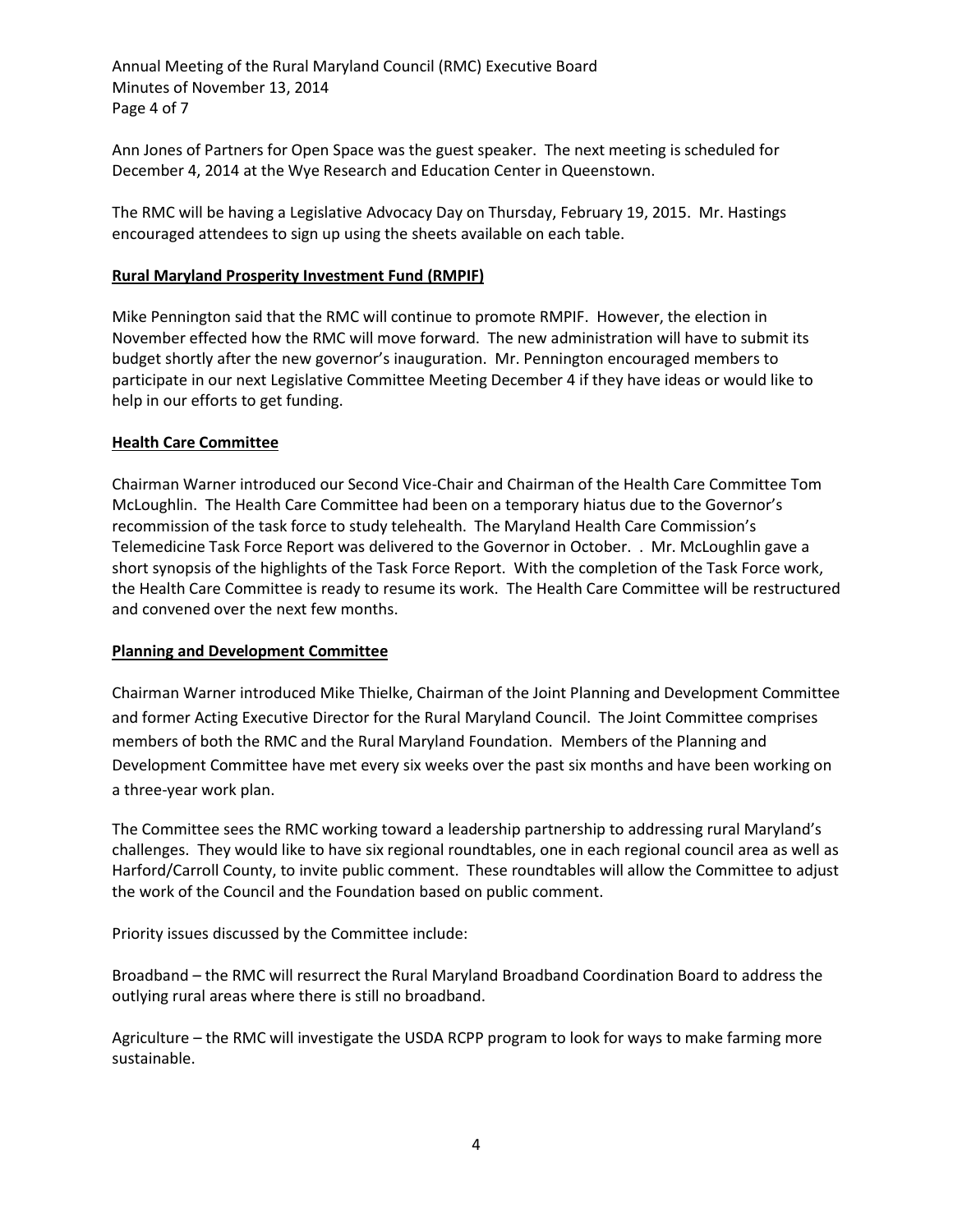Annual Meeting of the Rural Maryland Council (RMC) Executive Board Minutes of November 13, 2014 Page 5 of 7

Energy – Maryland Energy Administration Game Changer Competitive grant. RMC would advocate more funds be made available through this grant. We would advocate for alternative energy sources to be pursued including wood energy especially in public buildings.

Workforce/Economic Development – Creation of a mobile lab for technology and soft skill training; possible partner with community colleges.

Health – The USDA summer feeding program with a training component to teach soft skills to youth

Youth – would continue youth engagement started with the Youth Assessment pilot; possibly incorporate the summer feeding program and soft skills training into the program.

Mr. Thielke said the RMC would continue to evaluate possible priorities based on the following criteria:

- Must have a measureable outcome or accomplishment which can be generated within a 12 month period
- Must address a priority issue which is of importance to funders
- Must address a priority issue which is of importance to Rural Maryland
- Must have a meaningfully unique impact on a priority issue

The Planning and Development Committee would welcome additional members. Mr. Thielke invited interested parties to contact the RMC office.

## **Governor's Intergovernmental Commission for Agriculture (GICA)**

Chairman Warner said RMC's representative to the Commission, Erroll Mattox, was not able to attend the meeting and asked Charlotte Davis to present Mr. Mattox' report. At the last GICA meeting, the Maryland Office of Tourism made a presentation on a new promotional campaign and advised there are more people coming to the State. State Highway Administration has just finalized a signage program promoting agriculture and ag-tourism. There was a Department of Labor update on housing issues for H2 workers. There was discussion about the definition for what is ag-tourism. Lastly there was discussion regarding food sampling at farmers markets. The RMC will be doing some research on this topic and will advocate for legislation.

## **Guest Speaker: Dr. William McGowan of USDA Rural Development**

Our Second Vice-Chair Tom McLoughlin provided an introduction.

Dr. McGowan said he has been in his position as State Director for almost a year. Dr. McGowan believes in the four "P's" – People, Partners, Programs and Place. People are critical; we cannot do the work we do without great people supporting the effort. He introduced Kathy Beisner, his assistant and a former acting director for the USDA Rural Development; Gloria Occhipinti, Senior Housing Loan Specialist in Southern Maryland, and Rick Gordon, USDA Rural Development General Field Representative for Telecommunications. Dr. McGowan strongly urged members to reach out to Mr. Gordon with any questions or requests for assistance regarding broadband.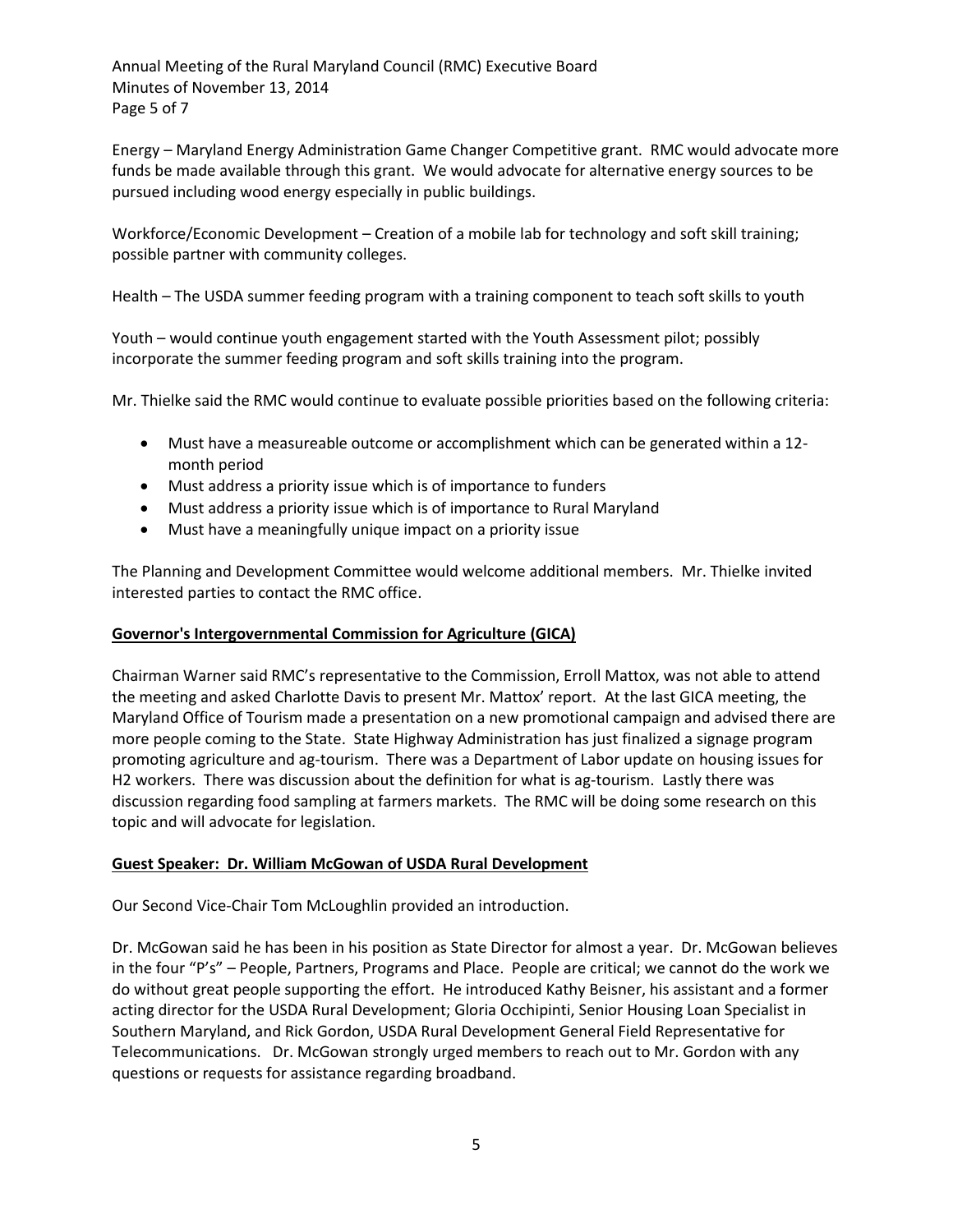Annual Meeting of the Rural Maryland Council (RMC) Executive Board Minutes of November 13, 2014 Page 6 of 7

Dr. McGowan went on to discuss USDA Rural Development partnerships and programs. He highlighted the regional councils and the Eastern Shore Entrepreneurship Center as and praised their work.

Last year was a very good year for Marylanders with \$538 million at work in Maryland. Water and environmental programs received \$36 million dollars; community facilities received \$9 million. Dr. McGowan emphasized the USDA Rural Development does not just dispense money. Under the water and environmental programs, USDA is currently working with 56 local government and nonprofit partners in Maryland. They are working with 36 partners in community facilities projects.

Additionally, other USDA program dollars breakdown as follows:

- $\bullet$  \$11.9 million dollars in business and cooperative programs;
- \$7 million dollars in the guaranteed loan program;
- \$458 million dollars in the single family home guaranteed loan program;
- \$22.5 million dollars in the multi-family home guaranteed loan program

There are broadband programs in the 2014 Farm Bill. The Farm Bill Broadband Loan Program is designed to provide loans for funding, on a technology neutral basis, for the costs of construction, improvement, and acquisition of facilities and equipment to provide broadband service to eligible rural communities. Blue Surf, on the Eastern Shore, is a recipient of this program.

Allegany County is the recipient of another USDA Rural Development program called the Community Connect Grant Program. The Community Connect program serves rural communities where broadband service is least likely to be available, but where it can make a tremendous difference in the quality of life for citizens.

USDA also offers the Distance Learning and Telemedicine Grant program. San Mar Children's Home in Hagerstown was a recipient of a \$450,000 grant to do telemedicine in psychiatry.

Dr. McGowan said USDA Rural Development is interested in community economic development. He invited people to pick up the phone and invite USDA to work with you from the start.

In closing, Dr. McGowan discussed community development and the tenets of the Harwood Institute.

## **Guest Speaker: Lori Stone**

Mike Pennington introduced Lori Stone. Lori Stone is the State of Maryland Broadband Coordinator for planning and deployment of the Nationwide Public Safety Broadband Network in Maryland. She's based in the Statewide Interoperability Program Management Office of the Maryland State Police. She previously worked on Maryland First, a statewide emergency management system and at Maryland Emergency Management Agency.

Ms. Stone gave an overview of the network and where they are in the deployment. The U.S Federal Government is investing money in building a nationwide public safety network. The law for this public network passed in 2012. The law set aside 20 MHz of the broadband spectrum and provided \$7 billion dollars for the states to build these networks.